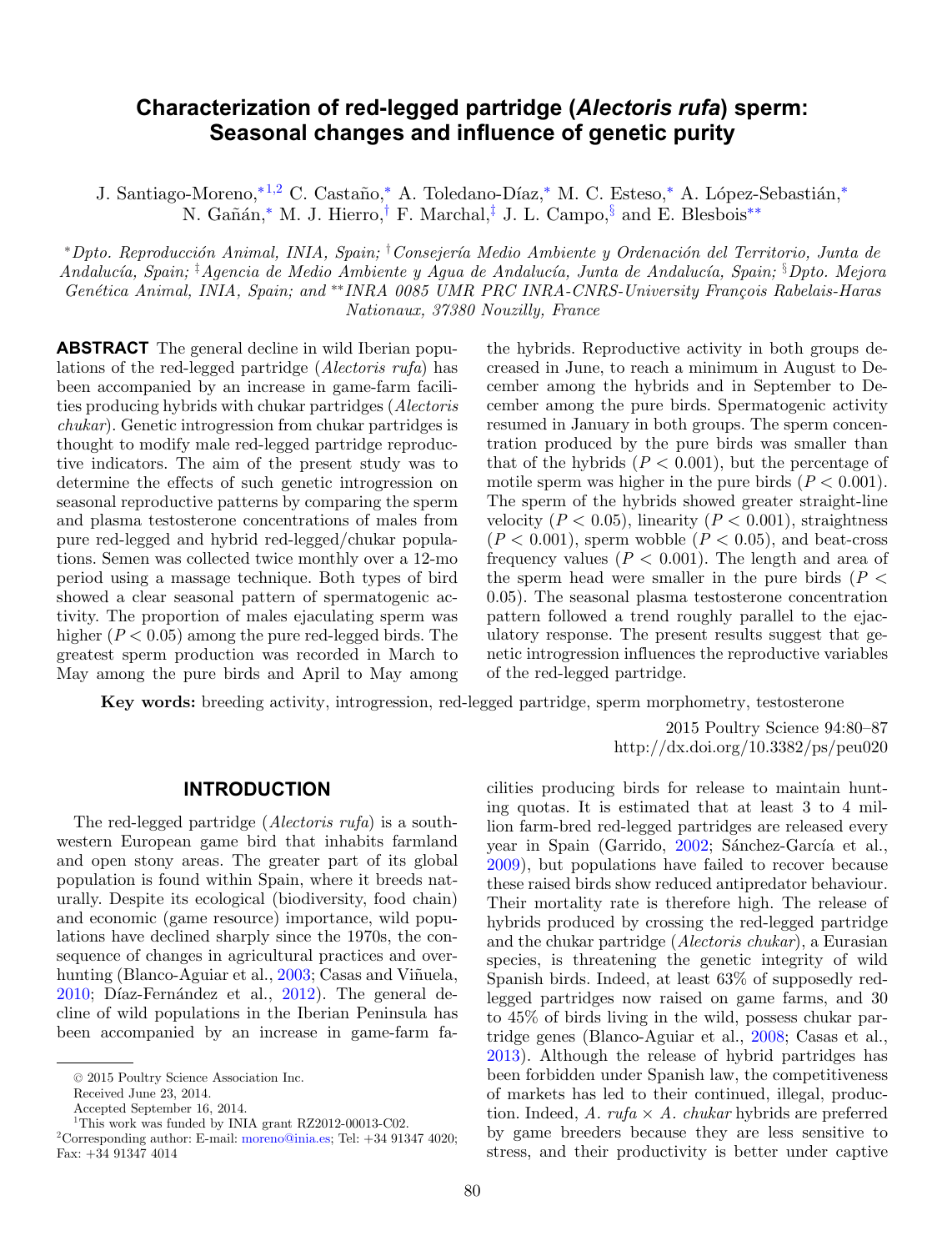conditions (longer laying period and heavier body weight) (Potts, [1989\)](#page-7-3). The preservation of the wild population of red-legged partridges is also affected by newly emerging infectious diseases, the propagation of which is facilitated by hybridization (Viñuela et al.,  $2013$ ; Agüero et al.,  $2011$ ).

It is here hypothesized that hybridization, and the artificial selection of productive features under farms conditions, might determine variations in sperm production in red-legged partridges and perhaps even modify the morphological and functional characteristics of their sperm. A. *chukar* is more promiscuous than A. *rufa*, which is monogamous (Vidal and Colominas, [2007\)](#page-7-5), and it is well known that polyandry creates a background for sexual selection among males both before and after copulation (sperm competition) that influences a number of sperm variables (Pizzari et al., [2007;](#page-7-6) Parker and Pizzari, [2010;](#page-7-7) Collet et al., [2012\)](#page-7-8), including the number of sperm produced, the percentage of sperm abnormalities, sperm cell size (Birkhead, [2000,](#page-6-5) Kleven et al., [2009\)](#page-7-9), and swimming velocity variables (Kleven et al., [2009,](#page-7-9) Santiago-Moreno et al., [2014\)](#page-7-10).

In this study, the reproductive indicators of pure redlegged and hybrid red-legged/chukar partridges were compared over a period of one year to examine the potential impact on the former species of chukar partridge genetic introgression.

# **MATERIALS AND METHODS**

# *Animals*

The studied birds were 19 pure red-legged partridges, all adult males, from the Lugar Nuevo red-legged partridge breeding facility (Andújar, Spain, 38°16'N; this facility belongs to the regional government of Andalusia and maintains a genetically pure red-legged partridge population [Dávila, [2009\]](#page-7-11)), and 22 adult male redlegged partridges showing genetic introgression from Alectoris chukar. These birds were obtained from a commercial farm (Sequera, Segovia, Spain, 41°22'N), and genetic introgression by A. chukar is  $>35\%$ . The genetic purity and A. chukar introgression shown by these two populations were tested according to official genetic analysis procedures recommended by the regional governments (Andalusian, Castilla y León) (FE-DENCA, [2011\)](#page-7-12). Genetic introgression was tested using mitochondrial cytochrome b gene (mtDNA Cytb), 7 species-specific nuclear DNA microsatellites for red-legged partridges (Aru1E45, Aru1E78, Aru1I68, Aru1F138, Aru1V16, Aru1H15, and Aru1F32), and 7 single nucleotide polymorphisms (**SNPs**) in mtDNA. The genetic testing was done by official regional government laboratories, using the techniques described by FEDENCA, [2011](#page-7-12) (Andalusian, Castilla y León). The reports with results of analysis were provided to certify the purity or hybridization of birds. All birds used from the Lugar Nuevo red-legged partridge breeding facility were pure. Genetic assay was conducted in birds randomly selected from the commercial farm; the results revealed that 35% of sampled birds showed genetic introgression with A. chukar.

All the birds were 2-y-old at the beginning of the experiment. They were housed in outdoor cages (90 by 82 by 60 cm) in groups of three birds under natural photoperiod and temperature conditions at the El Encín Research Station (Alcalá de Henares, Spain, 40°31'N]). Naturally occurring variations in day length at that latitude were from 10 h 17 min to 16 h 3 min light/d (winter to summer solstices), including twilight. All birds were fed (ad libitum) a commercial feed containing 16% CP, 2,700 kcal of ME/kg,  $3.5\%$  Ca, and  $0.5\%$  available P over the entire experimental period, which lasted 12 mo. Periodically, they were supplemented with amino acids and vitamins (Aminolid, Intervet Schering Plough Animal Health, Barcelona, Spain) via their water. The birds were weighed using a 1000 g Pesola (Pesola light line, Oryx) precision scale (nearest 10 g) at the start of the experiment.

# *Sperm Collection and Assessment of Sperm Variables*

Sperm was collected twice per month using the massage technique of Burrows and Quinn [\(1937\)](#page-6-6), as adapted to this species. Two people were required for this. One caught the male and held him firmly over a table, with one hand holding the legs and the other immobilizing the body and wings. The other person stimulated the bird, simultaneously stroking the back with the right hand and the abdomen with the left hand. The bird was then "milked" by making the copulatory organ protrude by mild stimulation and then gripping its base with the thumb and index finger of the right hand. Semen was recovered by capillarity using a microhaematocrit tube (GmbH + Co. KG, Wertheim, Germany) and immediately diluted 1:1 (v:v) at ambient temperature using a medium-containing sodium glutamate  $(1.92 \text{ g})$ , glucose  $(0.8 \text{ g})$ , magnesium acetate  $(4H<sub>2</sub>O;$ 0.08 g), potassium acetate (0.5 g), polyvinylpyrrolidone  $(M_r 10,000; 0.3 \text{ g})$  and 100 mL H<sub>2</sub>O (pH 7.08, osmolality 343 mOsm kg−1; hereinafter referred to as Lake and Ravie medium) (Lake and Ravie, [1984\)](#page-7-13). Diluted semen was immediately refrigerated at  $5^{\circ}$ C and transported to the laboratory. All individual sperm samples were examined within 45 min of collection, and ejaculate volume, sperm concentration, motility, and morphometric variables were recorded.

Sperm volume was calculated by measuring the length of the semen column in the microcapillary tube using a plastic ruler (accuracy  $\pm$  1 mm) and calculating the equivalent value in volume units  $(\mu L)$ .

Sperm concentration and motility were assayed as previously described (Santiago-Moreno et al., [2012\)](#page-7-14) using a computer-aided sperm analyses (CASA) system coupled to a phase contrast microscope (Nikon Eclipse model 50i, Nikon Instruments Europe B.V., Izasa S.A.; negative contrast) and employing Sperm Class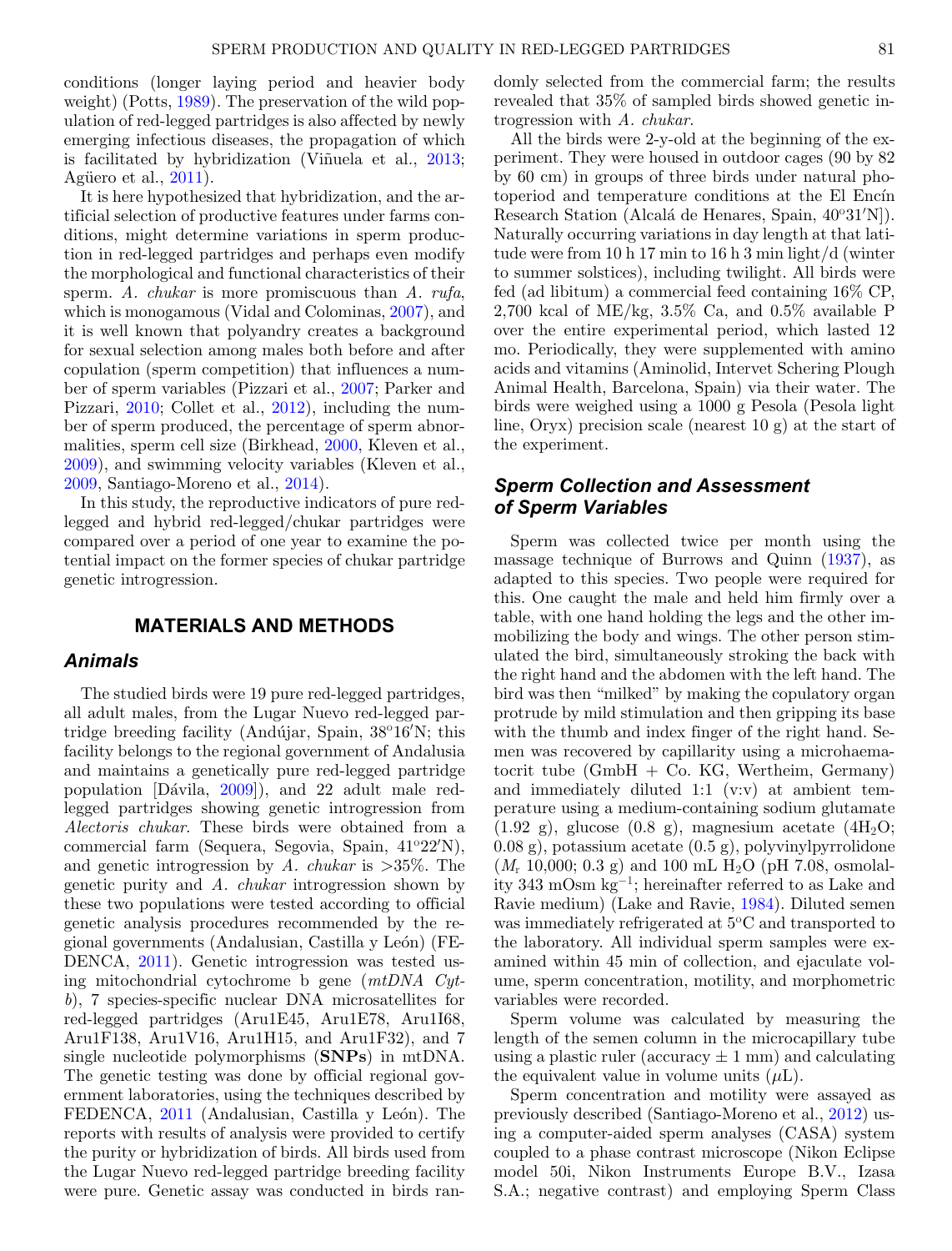Analyzer (SCA, Barcelona, Spain) v.4.0. software (Microptic S.L., Barcelona, Spain). For motility analysis, sperm samples were diluted to a concentration of approximately 40 million sperm/mL and loaded onto warmed (38 $^{\circ}$ C) 20  $\mu$ m Leja 8-chamber slides (Leja Products B.V., Nieuw-Vennep, The Netherlands). The percentage of motile spermatozoa and the percentage showing progressive motility (spermatozoa swimming forward quickly in a straight line) were recorded. Sperm movement characteristics—curvilinear velocity (**VCL**), straight-line velocity (**VSL**), average path velocity (**VAP**), amplitude of lateral head displacement (**ALH**), and beat-cross frequency (**BCF**)—were also recorded. Three progression ratios, expressed as percentages, were calculated from the velocity measurements described above: linearity of forward progression (LIN = VSL/VCL  $\times$  100), straightness (STR = VSL/VAP  $\times$  100), and wobble (WOB = VAP/VCL  $\times$ 100). Mean values of VSL, VCL, VAP, ALH, and BCF parameters describe the vigor of spermatozoa, while LIN, STR and WOB indicate progressiveness. A minimum of 3 fields and 500 sperm tracks were evaluated at a magnification of  $10\times$  for each sample (image acquisition rate 25 frames/s).

Sperm head morphometry was assessed in 16 sperm smears (one for each individual bird) per experimental group. A 5  $\mu$ L drop of each diluted sperm sample was spread on a glass slide and allowed to dry. These smears were then fixed at room temperature in buffered 2% glutaraldehyde in PBS for 30 min and air-dried. The slides were then stained with 5% aqueous aniline blue mixed with  $2\%$  acetic acid (pH = 3.5) for 5 min, washed with distilled water, and air-dried once more. The staining solution was prepared by adding 5 g of aniline blue (Water Blue, Fluka, Sigma-Aldrich, St. Louis, MO) to 100 mL PBS, filtering, and adjusting to a pH of 3.5 with a solution of 2% glacial acetic acid (Merck, Darmstadt, Germany). The samples stained with aniline blue were then used to perform a computerized morphometric analysis using a computer-aided cell analysis system (Software Motic Image Advanced version 3.0, Motic Spain, S.L.U. Barcelona, Spain) coupled to a Motic BA 210 optical microscope (Motic Spain, S.L.U. Barcelona, Spain) (Figure [1\)](#page-3-0). The smears were examined using a  $100\times$  oil immersion objective (bright field). The video signal was acquired using a Moticam camera (1SP 1.3 MP, Motic Spain S.L, Barcelona, Spain) attached to the microscope and connected to a computer. Twenty-five spermatozoa per sample were randomly captured under the program's manual acquisition mode. Each sperm head was measured for length (including the acrosome), width, and area. The area was calculated as the sum of the pixelated area within the head boundary. The length and width were measured using the virtual callipers provided by the program. The system detected the boundary of sperm heads, and their outlines were displayed as green overlays superimposed on the video image. Head boundary detections were traced manually by the operator using an editing tool provided by the system. Aniline blue staining clearly separated the end of the head from the midpiece and the start of the flagellum; precise measurements of the sperm head were therefore guaranteed.

### *Blood Collection and Testosterone Analysis*

Blood samples (0.2 mL) were recovered monthly from the brachial vein of 10 representative birds, chosen randomly, from each group (10 pure birds and 10 hybrid birds). This sampling regimen was considered less stressful for the birds than more frequent sampling. The samples from each group were then separately pooled to increase the accuracy of the mean concentrations recorded; marked fluctuations in peripheral plasma testosterone concentrations can occur over relatively short periods due to intermittent secretion. Each blood pool was centrifuged at  $1,500 \times g$  for 20 min. The plasma was immediately separated and stored at  $-20^{\circ}$ C until hormone analysis was undertaken. Plasma testosterone was determined by radioimmunoassay as previously described (Fargallo et al., [2007\)](#page-7-15) (detection limit 0.05 ng/mL). The samples were analyzed in a single assay. The intra-assay coefficient of variation was  $10.7\%$  (n = 10), and the mean extraction recovery was 74.5% ( $n = 10$ ). Low and high testosterone control samples were included at frequent intervals in these assays.

## *Statistical Analysis*

Sperm variables that were not normally distributed, as determined by the Shapiro-Wilk test, were arcsinetransformed before statistical analysis. All sperm variables, except the morphometric variables, were normally distributed after arcsine transformation. Therefore, differences in these sperm variables were assessed by the parametric repeated-measures ANOVA following the statistical model:

$$
x_{ijk}=m+A_i+a_{j(i)}+B_k+AB_{ik}+e_{ijk}
$$

Where:

 $x_{ijk}$  = Measured sperm variable

 $m =$ Overall mean of variable x

 $A_i$  = Effect of group (i = 1 to 2 groups)

 $a_{i(i)}$  = Effect of a bird within a group

 $B_k =$  Effect of month or season (k = 1 to 9 for months;  $j = 1$  to 3 for seasons)

 $AB_{ik}$  = Interaction between A and B

 $e_{ijk}$  = Residual (confounded with interaction between bird  $[a_{i(i)}]$  and month/season  $[B_k]$ )

In the analysis, only the seasons of spring (April, May, June), summer (July, August, September), and winter (January, February, March) were taken into account; autumn was not included because virtually no ejaculates were obtained during this time (just from a few birds in October).

Even after arcsine transformation, the morphometric variables of the sperm from both the pure and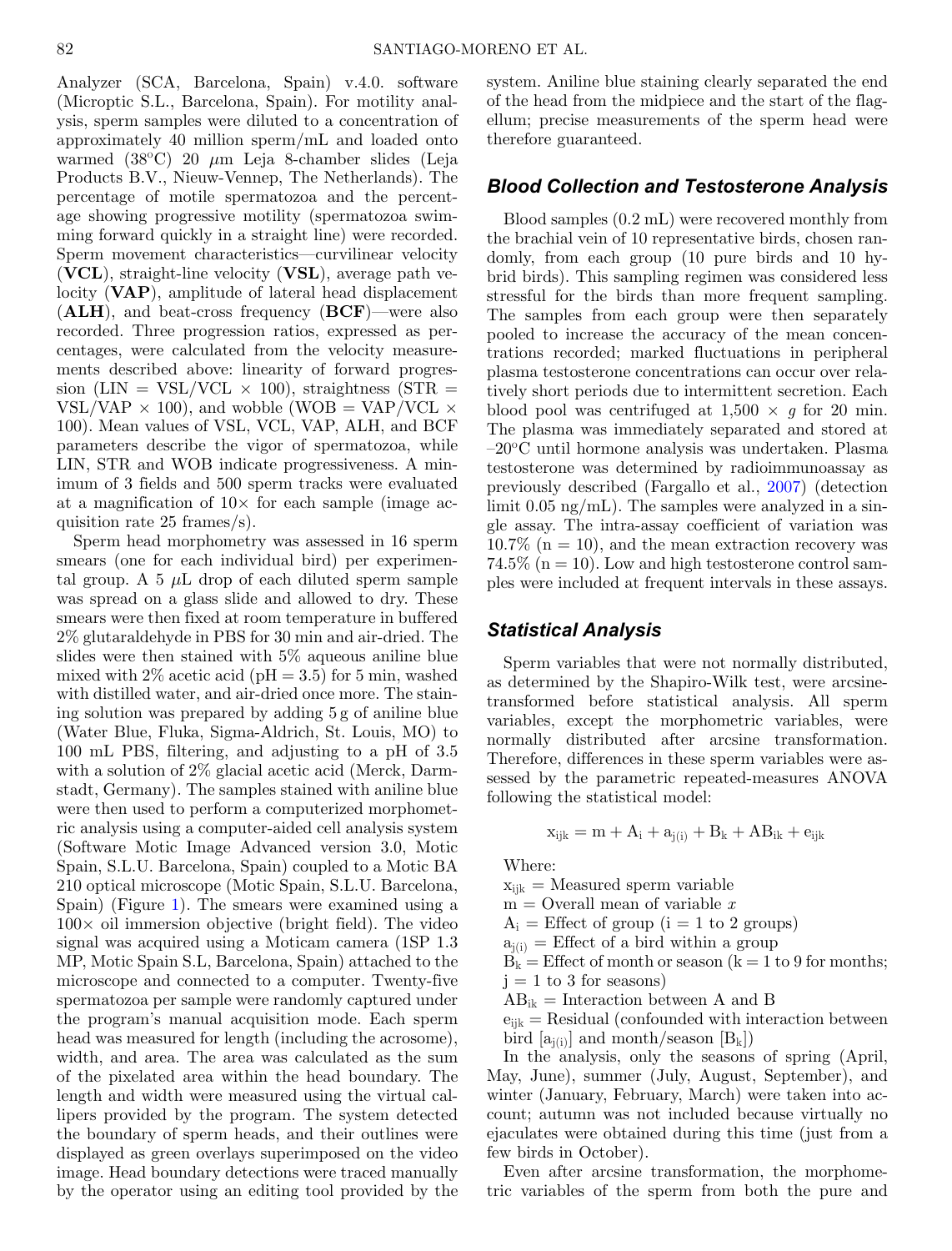<span id="page-3-0"></span>

**Figure 1.** Sperm from pure (a) and hybrid (b) red-legged partridges stained with aniline blue and analyzed using a computer-aided cell analysis system (Software Motic Image Advanced version 3.0).

hybrid birds were not normally distributed, as determined by the Shapiro-Wilk test. The comparison of sperm head measures was therefore undertaken using the nonparametric Mann-Whitney U Test for unmatched samples. The statistical model used was:

$$
x_{ij} = m + A_i + e_{ij}
$$

Where:

 $x_{ii}$  = Measured sperm head variable

 $m =$ Overall mean of variable x

 $A_i$  = Effect of group (i = 1 to 2 groups)

 $e_{ii}$  = Residual (j = 1 to 16).

The duration of reproductive activity in the two groups was compared using the Student t-test. The chisquare test was used to determine whether the percentage of birds that ejaculated, and the presence of spermatozoa, was associated with genetic purity. Linear Pearson correlations were calculated to assess the significance of the association between seasonal variations in plasma testosterone concentration and the percentage of birds showing an ejaculatory response and the presence of sperm. The results are presented as mean  $\pm$ SEM. All statistical calculations were made using Statistica software for Windows v.12 (StatSoft Inc., Tulsa, OK).

#### **RESULTS**

The BW of the hybrids was greater than that of the pure birds  $(463.6 \pm 7.5 \text{ g} \text{ vs } 427.9 \pm 16.9 \text{ g}; P)$  $< 0.05$ ). Figure [2](#page-3-1) shows the percentage of pure and hybrid birds showing an ejaculatory response to massage and the presence of spermatozoa. Both groups of birds showed a clear seasonal pattern in reproductive activity. Spermatogenic activity began in January in both groups, but the proportion of males ejaculating sperm was higher  $(P < 0.05)$  in the pure species than in the hybrids (Figure [2\)](#page-3-1). In the pure birds, the strongest ejaculatory response with presence of spermatozoa was recorded from March to May (over 75% of birds), whereas in the hybrids, the maximum ejaculatory response was recorded from April to May (again 75%). In both groups, the reproductive response declined in June and reached a minimum, with no response, from September to December in the pure birds (8 mo of semen production) and from August to De-

<span id="page-3-1"></span>

**Figure 2.** Percentage of birds showing an ejaculatory response to massage, and the presence of spermatozoa.

cember in the hybrids (7 mo of semen production). The mean duration of the sperm-producing period was very variable between individuals, at 2 to 8 mo  $(4.9 \pm 0.3)$ mo) in the pure birds and 3 to 6 mo  $(4.1 \pm 0.3 \text{ mo})$  in the hybrids (no significant difference). In both groups, a residual reproductive response  $\approx 8\%$  of birds), accompanied by very low semen volumes  $( $3 \mu L$ ), was$ observed in October.

Sperm concentration was the only sperm variable affected by season in either group (Table [1\)](#page-4-0), with higher sperm concentrations recorded in spring than in winter and summer  $(P < 0.001)$ . The hybrids, however, always yielded higher mean sperm concentrations. Although the remaining variables were not affected by season, some representative sperm parameters in pure and hybrid birds during different seasons are illustrated in Figure [3.](#page-4-1) Tables [2](#page-4-2) and [3](#page-4-3) compare the quantitative and motility variables recorded for the two groups of birds. The percentage of motile sperm was higher in the pure birds, but no differences were seen in the progressive sperm motility. Straight-line velocity (**VSL**), linearity of forward progression (**LIN**), straightness (**STR**), wobble (**WOB**), and beat-cross frequency (**BCF**) were higher in the hybrid birds (Table [3\)](#page-4-3). The length and the area of the sperm head were smaller in the pure than in the hybrid birds (Table [4\)](#page-5-0).

Figure [4](#page-5-1) shows that the seasonal plasma testosterone concentration pattern followed a trend roughly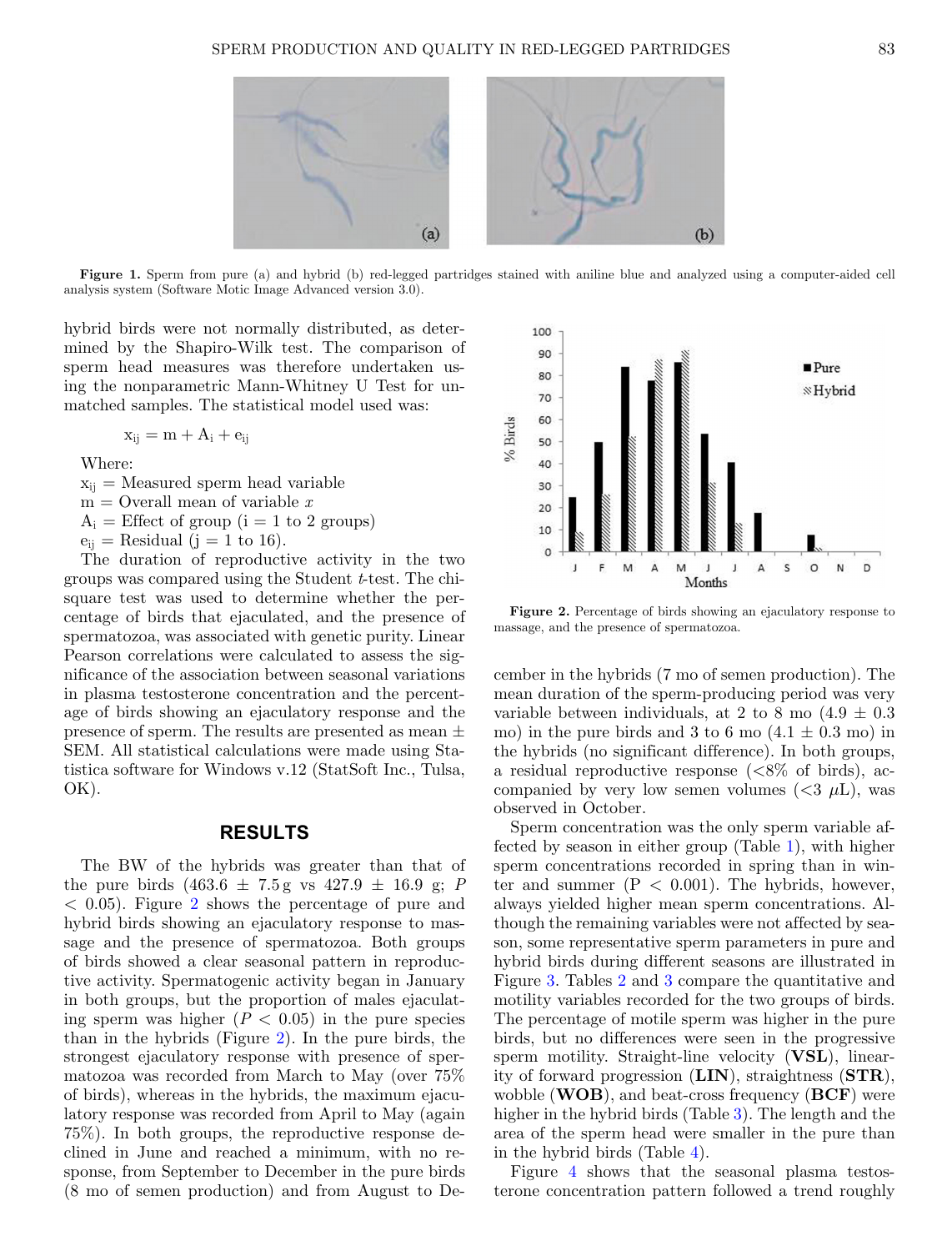**Table 1.** Effect of season on sperm concentration in pure red-legged partridge (Alectoris rufa,  $n = 19$ ) and hybrid birds (A. rufa  $\times$  A. chukar;  $n = 22$ ).

<span id="page-4-0"></span>

| Sperm concentration                        | Winter                     | Spring                       | Summer                   |      |
|--------------------------------------------|----------------------------|------------------------------|--------------------------|------|
| Pure birds $(\times 10^6 \text{sperm/mL})$ | $60.9 + 25.7$ <sup>b</sup> | $749.7 + 144.6^{\rm a}$      | $49.7 + 20.0^{\circ}$    | 0.00 |
| Hybrids $(\times 10^6$ sperm/mL)           | $524.25 \pm 152.12^{ab}$   | $1480.2 + 88.5^{\mathrm{a}}$ | $180.75 + 104.0^{\rm b}$ | 0.00 |

Different letters within rows indicate significant differences between seasons within each bird group.

<span id="page-4-1"></span>

**Figure 3.** Representative sperm parameters in pure and hybrid birds during different seasons.

parallel to the ejaculatory response. The ejaculatory response peak was temporally slightly shifted from the testosterone level peak. Testosterone concentrations increased in January in both groups of birds, reaching maximum values in March and April, before falling to basal levels again from August to December. The plasma testosterone concentration correlated significantly with the reproductive response in both the pure  $(R^2 = 0.69, P < 0.001)$  and hybrid birds  $(R^2 = 0.59, P$  $< 0.01$ ).

<span id="page-4-3"></span>**Table 3.** Sperm motility variables for the pure birds (*Alectoris rufa*,  $n = 19$ ) and hybrids (*A. rufa*  $\times$  *A. chukar*:  $n = 22$ , as determined by CASA.

| Sperm motility variables    | Pure                   | Hybrid                 | $\boldsymbol{P}$ |
|-----------------------------|------------------------|------------------------|------------------|
| Motile sperm $(\%)$         | $61.9 \pm 2.5^{\rm a}$ | $44.8 \pm 1.3^{\rm b}$ | 0.00             |
| Progressive motility $(\%)$ | $11.7 \pm 1.3^{\rm a}$ | $13.1 \pm 1.0^{\rm a}$ | 0.48             |
| VCL $(\mu m/s)$             | $41.3 \pm 2.8^{\rm a}$ | $44.1 \pm 1.8^{\rm a}$ | 0.42             |
| VSL $(\mu m/s)$             | $19.8 \pm 2.1^{\rm b}$ | $27.3 \pm 1.5^{\rm a}$ | 0.01             |
| VAP $(\mu m/s)$             | $28.8 \pm 2.2^{\rm a}$ | $33.7 \pm 1.7^{\rm a}$ | 0.12             |
| LIN $(\%)$                  | $45.6 \pm 2.4^{\rm b}$ | $56.7 \pm 1.6^{\rm a}$ | 0.00             |
| $STR(\%)$                   | $64.9 \pm 2.3^{\rm b}$ | $76.0 \pm 1.4^{\rm a}$ | 0.00             |
| WOB $(\%)$                  | $67.3 + 2.1b$          | $72.2 + 1.3^{\circ}$   | 0.04             |
| ALH $(\mu m)$               | $2.8 \pm 0.2^{\rm a}$  | $2.8 \pm 0.6^{\rm a}$  | 0.98             |
| BCF(Hz)                     | $5.6 \pm 0.5^{\rm b}$  | $7.8 \pm 0.3^{\rm a}$  | 0.00             |

Different letters within rows indicate significant differences between pure and hybrid birds for a given variable.

#### **DISCUSSION**

This is the first report of sperm variable values for pure red-legged partridge and Alectoris rufa  $\times$  Alectoris chukar hybrid birds. Both the pure and hybrid groups showed a clear seasonal pattern in terms of their ejaculatory (% of birds) and endocrine (circulating testosterone) responses. In both groups, spermatogenic activity started in January and reached a peak during winter to spring (increasing photoperiod), followed by a photorefractive period in summer and autumn (shortening days) when activity fell, before the establishment of a new annual cycle. The strongest reproductive response (ejaculatory response and the presence of sperm) lasted longer in the pure birds. Lengthening of the semen collection period to August might be helpful in conservation programs. The hybrids produced larger numbers of sperm cells at any given time, and the sperm heads were bigger, but the pure birds returned higher proportions of motile sperm[.](#page-5-0)

As in other *Phasianidae* species, successful ejaculations occurred during times of increasing day length but lasted significantly longer (even until July and August in some birds). For example, in grey partridges (Pedix

<span id="page-4-2"></span>**Table 2.** Sperm quantitative variables for pure red-legged partridge (*Alec*toris rufa,  $n = 19$ ) and hybrid birds  $(A. rufa \times A. chuckar; n = 22)$ .

| Sperm quantitative variable                                                                                           | Pure                                                                             | Hybrid                                                                         |                      |
|-----------------------------------------------------------------------------------------------------------------------|----------------------------------------------------------------------------------|--------------------------------------------------------------------------------|----------------------|
| Volume $(\mu L)$<br>Concentration $(\times 10^6 \text{ sperm/mL})$<br>Mean number of sperms/ejaculate $(\times 10^6)$ | $19.8 \pm 1.8^{\rm a}$<br>$722.1 \pm 123.9^{\rm b}$<br>$12.5 + 2.4^{\mathrm{a}}$ | $17.6 + 1.1^{\rm a}$<br>$1359.0 \pm 80.7^{\mathrm{a}}$<br>$21.2 + 2.4^{\rm a}$ | 0.30<br>0.00<br>0.07 |

Different letters within rows indicate significant differences between pure and hybrid birds for a given variable.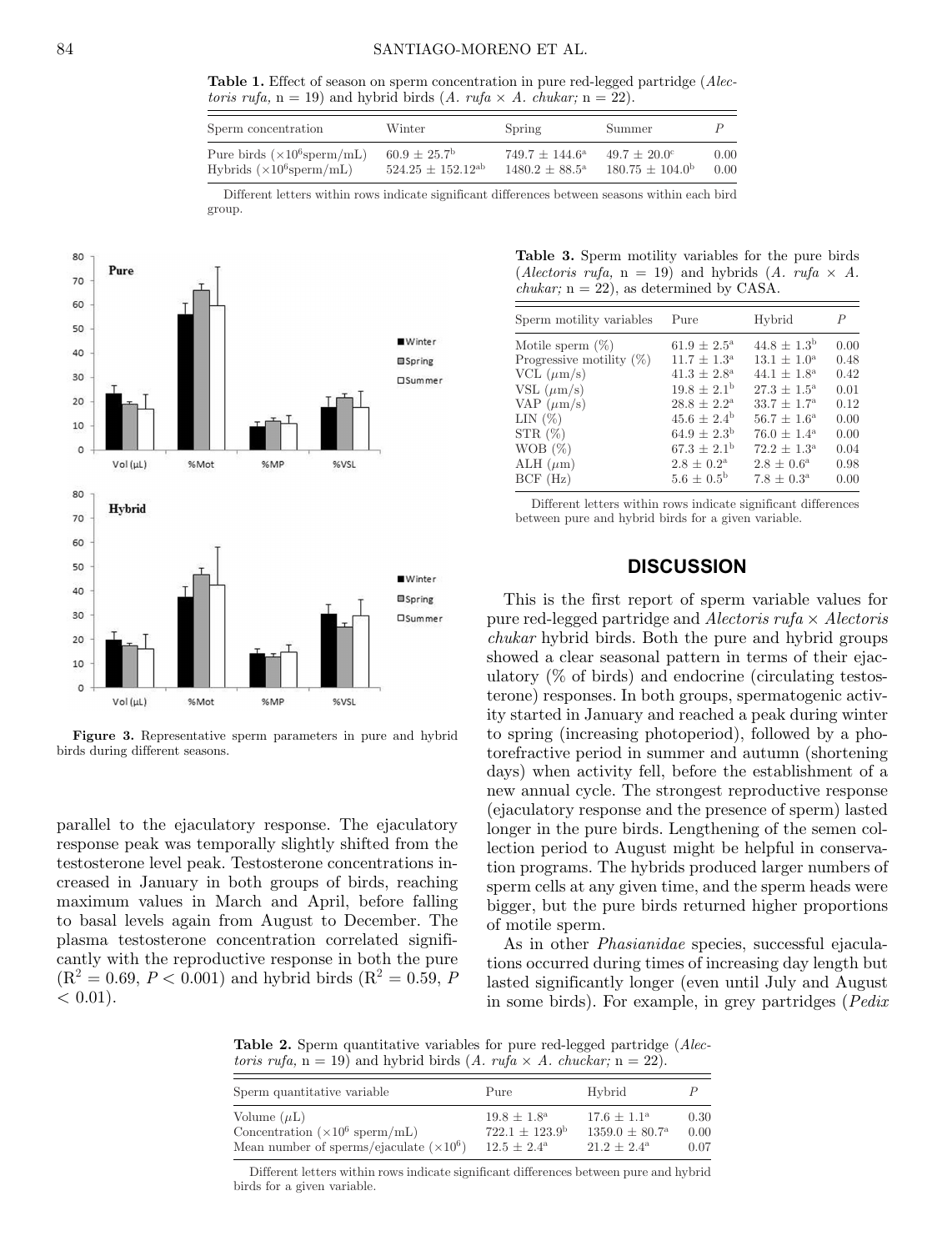<span id="page-5-0"></span>**Table 4.** Values of sperm head morphometric variables (mean  $\pm$  SE) for pure (*Alectoris rufa*,  $n = 16$ ) and hybrid (*A. rufa* × *A. chukar*;  $n = 16$ ) birds. Values in brackets are the CV. Twenty-five spermatozoa per sample were randomly captured and subjected to computerized morphometric analysis.

| Sperm morphometric variables                                                        | Pure                                                                                                             | Hybrid                                                                                                                      |                      |
|-------------------------------------------------------------------------------------|------------------------------------------------------------------------------------------------------------------|-----------------------------------------------------------------------------------------------------------------------------|----------------------|
| Length $(\mu m)$<br>Width $(\mu m)$<br>Area $(\mu m^2)$<br>N (total sperm measured) | $14.37 \pm 0.18^{\rm b}$ (24.38%)<br>$1.35 \pm 0.02^{\mathrm{a}}$ (33.53%)<br>$14.72 \pm 0.33^b$ (43.65%)<br>400 | $15.03 \pm 0.13^{\mathrm{a}}$ (17.15%)<br>$1.28 \pm 0.02^{\rm a}$ (25.63%)<br>$14.83 \pm 0.26^{\mathrm{a}}$ (35.28%)<br>400 | 0.00<br>0.36<br>0.01 |

Different letter within rows indicate significant differences between pure and hybrid birds for a given variable.

<span id="page-5-1"></span>

**Figure 4.** Changes in day length and plasma testosterone concentration (ng/mL) over the year, as measured in monthly pooled blood samples from pure and hybrid birds.

*perdix*) from northern Italy (about  $45^{\circ}$ N), spermatozoa are detectable from April to May. In Poland (about  $51^{\circ}$ N), the period of successful ejaculations in the capercaillie (Tetrao urogallus) is restricted from March to May (Lukaszewicz et al., [2011\)](#page-7-16). The influence of latitude on reproductive activity is well known (Dawson, [2013\)](#page-7-17), and this might determine that Mediterranean partridges have a longer breeding season than other Phasianidae species from more northerly latitudes. In the wild, red-legged partridges establish mating pairs in January, and laying runs from March to May (Durango et al., [2003\)](#page-7-18). In the Barbary partridge (Alectoris barbara), another species of the Mediterranean area, the reproductive season lasts from March to June (Madeddu et al., [2010\)](#page-7-19). Under farm conditions, the reproductive season of the red-legged partridge is determined as the period between the first and the last egg laid and usually extends (under the natural photoperiod) from March to July (Gaudioso et al., [2002;](#page-7-20) Mourao et al., [2010\)](#page-7-21). If artificial lighting is added from December, laying may begin in early January (González-Redondo, [2006\)](#page-7-22). Unfortunately, none of these farm-bird studies provide data on the purity of the partridges examined. In any event, the present results suggest that the period of sperm production is longer than the laying period. This should be taken into account when attempting to define the breeding season in this species. Stretching the sperm production period into the summer might be a reproductive strategy that allows for a replacement brood should chicks raised earlier in the season not survive.

The percentage of motile sperm produced by the pure and hybrid birds was similar to that seen in wild species such as the Canada goose (*Branta Canadensis*; mean sperm motility 50%) (Kowalczyk and Lukaszewicz, [2012\)](#page-7-23) and similar to viable sperm recorded in domestic species such as the turkey (69%) and guinea fowl (64%) (Blesbois et al., [2005\)](#page-6-7). In the domestic chicken, mean sperm motility is higher (85%) (Blesbois et al., [2008\)](#page-6-8) but varies widely between different lines, showing that this variable can be selected for in breeding programs (Froman et al., [1997\)](#page-7-24).

The proportion of motile sperm was greater in the pure birds than in the hybrids. This might be useful in future ex situ red-legged partridge conservation programs involving the cryopreservation of semen. Certainly, the percentage of motile sperm is one of the characteristics predictive of the success of semen freezing in chickens (Blesbois et al., [2008\)](#page-6-8). The examination of quantitative and qualitative variables such as the semen volume, sperm cell concentration, sperm motility, sperm viability, morphological abnormalities, and acrosome integrity may provide a valuable way of predicting fertilization potential (Chalah et al., [1999;](#page-6-9) Santiago-Moreno et al., [2009\)](#page-7-25). Therefore, these differences in sperm variables, between pure and hybrids birds, might produce a variable fertility rate depending on genetic purity. However, several other factors should be taken into account. For example, person-to-person differences and daily/individual stress also influence the collection success and sperm qualitative and quantitative variables.

The greater BW of the hybrids is in line with the fact that chukar partridges are larger than red-legged partridges (Cramp and Simmons, [1980\)](#page-7-26). This observation disagrees with the report of Casas et al. [\(2013\)](#page-6-3),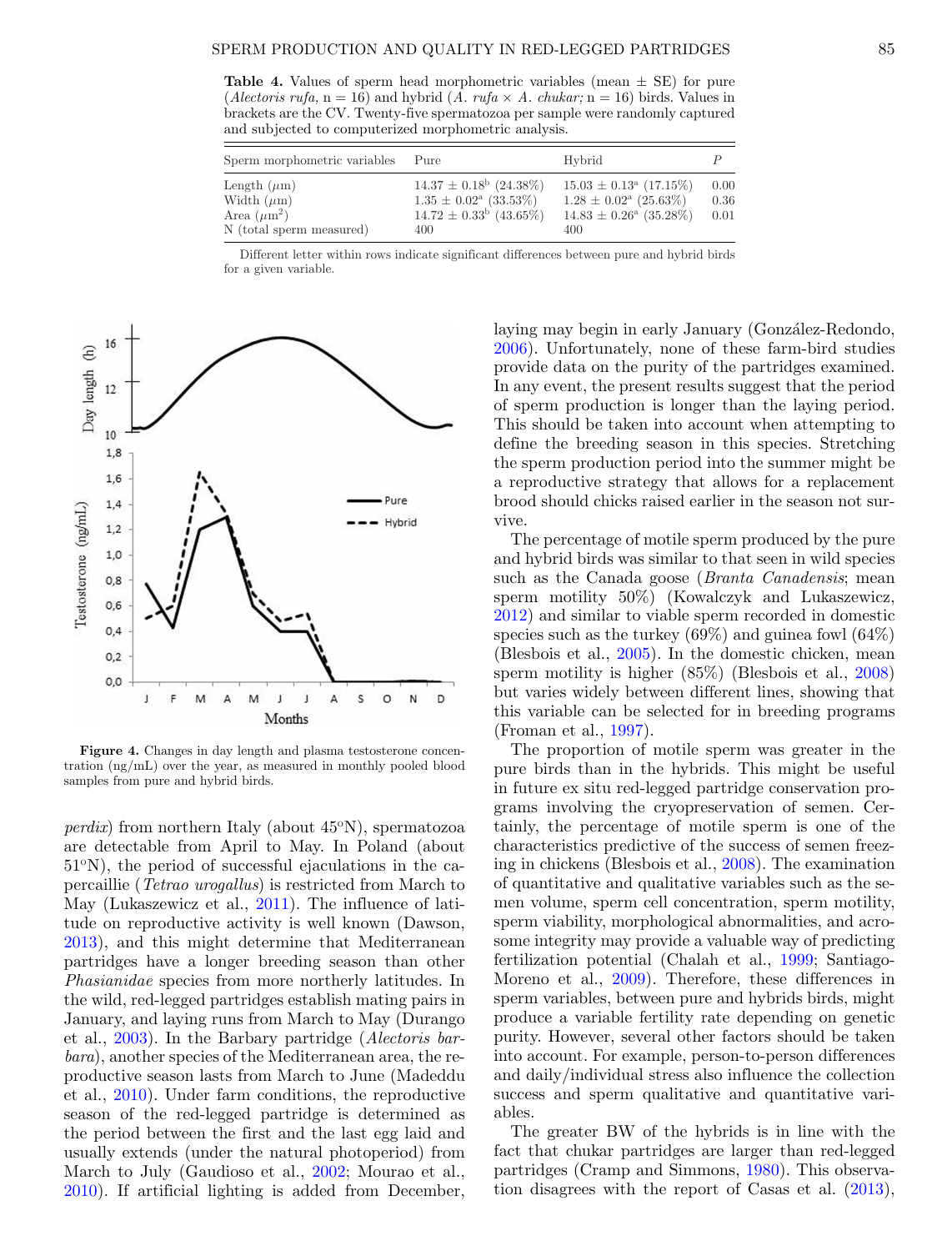which indicates pure males to be heavier. The weight of the testes, and hence sperm production, increases with BW (Etches, [1996\)](#page-7-27). The larger body weight of the hybrid birds may, therefore, at least partly explain their higher sperm concentrations, although this trait may have been unknowingly selected for during farm breeding. Further, this sperm variable may also be influenced by the grade of polyandry shown by the females (Collet et al., [2012\)](#page-7-8).

When one female copulates with several males, factors such as sperm count and quality are fundamental in determining which male will fertilize an egg. Sperm competition is a strong selective force that promotes, among other things, larger sperm size and a faster swimming velocity. Although larger sperm heads might be thought a handicap to rapid swimming (Lüpold et al., [2009\)](#page-7-28), the present data show that sperms with longer heads may swim faster (see straight-line velocity [**VSL]** values), as reported by other authors (Gomendio and Roldan, [1991;](#page-7-29) Fitzpatrick et al., [2009\)](#page-7-30). Several authors indicate that males of species with polyandrous females have longer and faster sperms than species with sexually monogamous females (Briskie et al., [1997;](#page-6-10) Birkhead, [2000;](#page-6-5) Kleven et al., [2009\)](#page-7-9). Because A. chukar is more promiscuous than A. rufa (Vidal and Colominas, [2007\)](#page-7-5), more polyandry might be expected in the hybrids than in the pure birds. The present findings support this hypothesis.

The sperm head of the pure birds was shorter. Further, the CV for all variables examined was higher in the pure than in the hybrid partridges. At least in passerine birds, smaller intraspecific variation in sperm morphometry is related to an increased risk of sperm competition (Immler et al., [2012\)](#page-7-31).

The present data show that the increase in testosterone secretion in January and February, and spermatogenic activity, occur before the laying period, coinciding with the establishment of breeding pairs in the wild (Perez, Garrido, [2006\)](#page-7-32). This rise in testosterone secretion, which occurs about two months before the first ovulation in females, might stimulate competition between males for the establishment of dominance and the defense of territory. High testosterone levels would allow the onset of spermatogenesis cycles and the passage of spermatozoa through the epididymis. Successful reproduction upon the first ovulations in March should therefore be guaranteed. This time lag between the onset of male reproductive activity and laying in females agrees with previous studies in the grey partridge. The latter species pairs in January, coinciding with the first peak in androgen concentration, while laying does not start until April (Fraissinet et al., [1987\)](#page-7-33). In the present work, no difference was seen in the testosterone profiles of the two groups despite the difference in BW (greater in the hybrids). Although the blood sampling regime may have been insufficient to provide conclusive results, artificial selection determining body conformation might also affect endocrine function and thus influence reproductive activity and behavior, as seen in chickens (McGary et al., [2002,](#page-7-34) [2003\)](#page-7-35). Indeed, it cannot be ruled out that the shorter period of spermatogenic activity and less motile sperm seen in the hybrids are consequences of artificial selection under farm conditions.

In conclusion, the present work shows that the introgression of A. chukar genetic material (which in itself may have been affected by artificial selection pressures) into the red-legged partridge may influence the latter species's reproductive variables. Higher BW, sperm concentrations, and velocity sperm parameters, together with a larger head size, would favor reproduction of hybrid birds in a competitive scene (polyandry) with pure birds in the wild. The present results regarding time of sperm collection, and higher proportion of motile sperm in the pure birds, may of use in future red-legged partridge conservation programs.

### **ACKNOWLEDGMENTS**

The authors thank the Consejería Medio Ambiente y Ordenación del Territorio and Agencia de Medio Ambiente y Agua de Andalucía (Junta de Andalucía) for the provision of animals from the Lugar Nuevo facility and their unfailing help in the execution of this project. This work was funded by INIA grant RZ2012-00013-C02.

## **REFERENCES**

- <span id="page-6-4"></span>Agüero, M., J. Fernández-Pinero, D. Buitrago, A. Sánchez, M. Elizalde, E. San Miguel, R. Villalba, F. Llorente, and M. Jiménez-Clavero. 2011. Bagaza virus in partridges and pheasants, Spain, 2010. Emerg. Infect. Dis. 17:1498–1501.
- <span id="page-6-5"></span>Birkhead, T. 2000. Promiscuity: An Evolutionary History of Sperm Competition. Faber and Faber, London, England.
- <span id="page-6-0"></span>Blanco-Aguiar, J. A., E. Virgós, and R. Villafuerte. 2003. Perdiz roja (Alectoris rufa). Pages 212–213 in Atlas de las aves reproductoras de España, R. Martí, and J. C. Del Moral, ed. Dirección General de Conservación de la Naturaleza y Sociedad Española de Ornitología, Madrid, Spain.
- <span id="page-6-2"></span>Blanco-Aguiar, J. A, P. González-Jara, M. E. Ferrero, I. Sánchez-Barbudo, E. Virgós, R. Villafuerte, and J. A. Dávila. 2008. Assessment of game restocking contributions to anthropogenic hybridization: The case of the Iberian red-legged partridge. Anim. Conserv. 11:535–545.
- <span id="page-6-7"></span>Blesbois, E., I. Grasseau, and F. Seigneurin. 2005. Membrane fluidity and the ability to survive cryopreservation in domestic bird spermatozoa. Reproduction 129:371–378.
- <span id="page-6-8"></span>Blesbois, E., I. Grasseau, F. Seigneurin, S. Mignon-Grasteau, M. Saint Jalme, and M. M. Mialon-Richard. 2008. Predictors of success of semen cryopreservation in chickens. Theriogenology 69:252–261.
- <span id="page-6-10"></span>Briskie, J. V., R. Montgomerie, and T. R. Birkhead. 1997. The evolution of sperm size in birds. Evolution 51:937–945.
- <span id="page-6-6"></span>Burrows, W. H., and J. P. Quinn. 1937. The collection of spermatozoa from the domestic fowl and turkey. Poult. Sci. 16:19–24.
- <span id="page-6-1"></span>Casas, F., and J. Viñuela. 2010. Agricultural practices or game management: Which is the key to improve red-legged partridge nesting success in agricultural landscapes? Environ. Conserv. 37:177– 186.
- <span id="page-6-3"></span>Casas, F., F. Mougeot, M. E. Ferrero, I. Sánchez-Barbudo, J. A. Dávila, and J. Viñuela. 2013 Phenotypic differences in body size, body condition and circulating carotenoids between hybrid and "pure." J. Ornithol. doi:10.1007 /s10336-013-0947-2.
- <span id="page-6-9"></span>Chalah, T., F. Seigneurin, E. Blesbois, and J. P. Brillard. 1999. In vitro comparison of fowl sperm viability in ejaculates frozen by